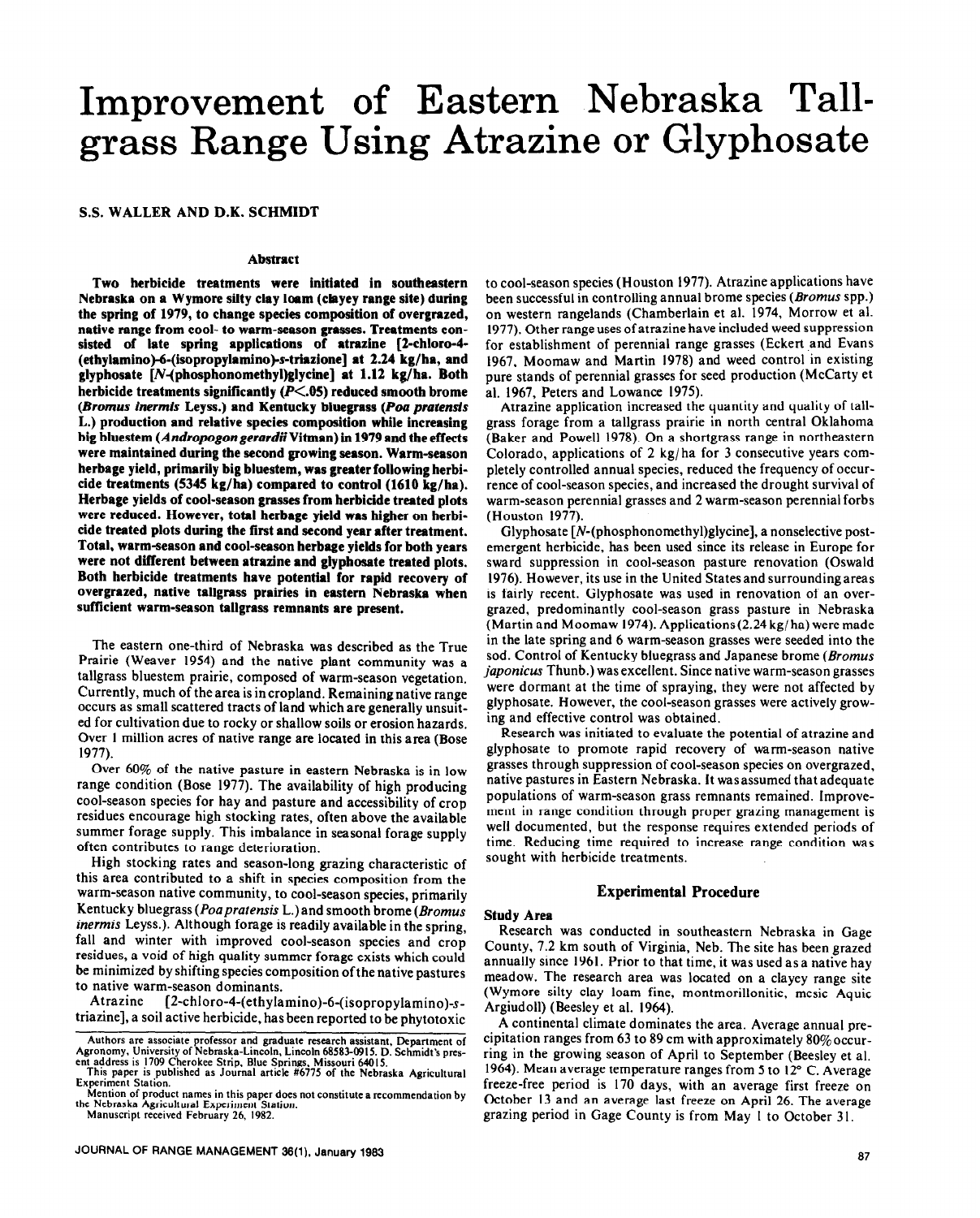Climax vegetation is Tallgrass Prairie dominated by switchgrass *(Panicum virgatum* L.), big bluestem *(Andropogon gerardii* Vitman), indiangrass *[Sorghastrum nutans* (L.) Nash], and little bluestem *[Schizachyrium scoparium (Michx.)* Nash]. The plant community prior to treatment was dominated by smooth brome, annual brome species, Kentucky bluegrass, tall dropseed *[Sporobolus asper* (Michx.) Kunth.], and broadleaf weed forbs such as western ironweed *(Vernonia baldwini* Torr.) and goldenrod *(Solidago* spp.).

#### **Methods**

A single application of atrazine (AAtrex 4L)3 at 2.24 kg/ha or glyphosate (Roundup) at I. 12 kg/ ha was made on April 21, 1979. Herbicides were applied using a water solution  $(189 \text{ 1/ha})$ . Plots  $(8.2 \text{ m} \times 13.7 \text{ m})$  were arranged in a randomized complete block and replicated 4 times. Plots were protected from grazing during the study. No further herbicide application was made during the study; however, standing vegetation was removed prior to growth initiation in 1980 to facilitate sampling procedures.

Relative species composition was obtained in April, 1979, prior to treatment, and August, 1979, and in May and September, 1980. A modified belt transect (1 m  $\times$  1 cm) was used to determine relative species composition (Conard 1953). Relative species composition was determined by counting the basal culms of each species that occurred in the belt transect. Multivariateanalysis was used to evaluate treatment by date interaction ( $P \leq .05$ ) for relative species composition (Stroup and Stubbendieck 1983).

Herbage yield was determined for each plot monthly in 1979, beginning in May to September and 4 times in 1980, beginning in June. Four, randomly located quadrats (.3 *m X* .6 m) were hand clipped by species at ground level and material was separated into living plant material by species, standing dead vegetation and litter. Samples were oven-dried for 48 hours in a forced air oven at  $68^{\circ}$  C and weighed.

Yields from each harvest date within years were subjected to analysis of variance. Preplanned, orthogonal contrasts were used to further delineate the treatment response  $(X<sub>c</sub>,05)$  (Steel and Torrie 1960). Total herbage yield consisted of all above-ground green vegetation. Warm-season herbage yield was the sum of the individual yields of big bluestem, little bluestem, switchgrass, indiangrass, sideoats grama *[Bouteloua curfipendula* (Michx.) Torr.], tall dropseed, and prairie dropseed *[Sporobolus hererolepis* (A. Gray) A. Gray]. Cool-season herbage yield consisted of all coolseason species: Kentucky bluegrass, smooth brome, annual bromes, Wilcox's dichanthelium *[Dichanrhelium oligosanthes*  (Schult.) Gould var. *wilcoxianum* (Vasey) Gould and Clark], Scribner's dichanthelium *[Dichanthekum oligosanthes* (Schult.) Gould var. *scribnerianum* (Nash) Gould], and porcupinegrass *(Stipa spartea* Trin.).

#### **Results and Discussion**

Precipitation from September 1978 through March 1979 was approximately 16 cm above normal (31 cm), which resulted in a moisture storage surplus at the initiation of the research project in April, 1979. Precipitation during the first growing season after application appeared to be adequate or above normal. During the period of April to July, 1980, a 15-cm deficit in monthly precipitation was recorded. Thus, at the time when the warm-season grasses were actively growing, a potentially droughty condition occurred.

#### **Relative Species Composition**

Kentucky bluegrass and smooth brome constituted the largest percentage of the vegetation prior to treatment (April, 1979) (Fig. 1,2). Both species remained dominant on the control plots during the 2 years of the experiment. Kentucky bluegrass and smooth brome made up 39 and 46% respectively, of the total vegetation on the control plots in April and August, 1979, and 41 and 35% in May and September, 1980.

Applications of atrazine and glyphosate reduced the relative species composition of Kentucky bluegrass by 96 and 98% at the end of **1979** (Fig. I). Relative species composition remained stable



Fig. 1. The effect of atrazine and glyphosate on relative species composi*tion (%) rrends for Kentucky bluegrass. The standard error of the mean (calculated from all observations across treatments) is 1.8. 1.7, 2.1 and 2.4 for April, August, 1979, and May, September, 1980, respectively.* 

on control plots at 21 and 28% in April and August, 1979. Throughout 1980, Kentucky bluegrass on atmzine and glyphosate treated plots approximated the level determined for both treatments in August, 1979. During the second growing season, Kentucky bluegrass remained stable on the control plots (May, 23% and September, 21%). The apparent decrease in Kentucky bluegrass on the control plots from August 1979 (28%) to September 1980 (21%) indicated that a grazing rest for 2 years resulted in a small reduction of Kentucky bluegrass. However, both herbicide treatments, applied once in 1979, appeared to be effective in reducing Kentucky bluegrass and maintaining the supressesion for 2 growing seasons. The difference in Kentucky bluegrass suppression between the 2 herbicide treatments was minimal.

Late spring applications of atrazine or glyphosate were also effective in reducing smooth brome (Fig. 2). Smooth brome on the control, atrazine, and glyphosate treated plots was approximately equal in April 1979 (18, 17, and 17%, respectively). By August 1979, both atrazine and glyphosate had reduced smooth brome by 91 and 79%, as compared to the control. The late season decline of smooth brome in 1980 on both herbicide plots appeared to be an interaction of weather, seasonality and competition with warmseason species. Both herbicide treatments were equally effective in reducing and maintaining the lower levels of smooth brome. Results indicated that the 2 year grazing rest on control plots was not effective in reducing the relative species composition of smooth brome.

Smooth brome appeared to be more resistant than Kentucky bluegrass to either herbicide treatment (Fig. 1,2). Increases in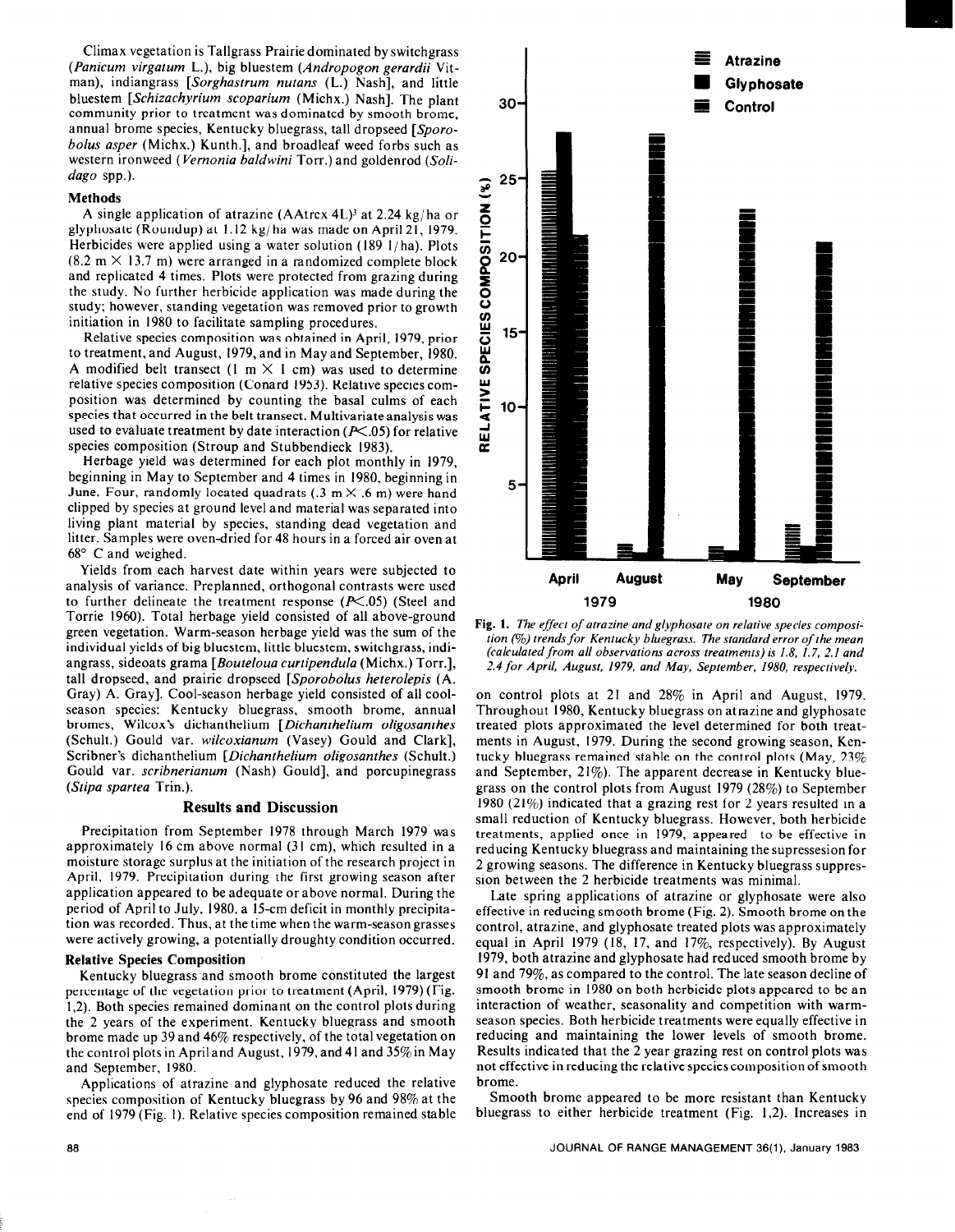

Fig. 2. The effect of atrazine and glyphosate on relative species composi*tion (%) trends for smooth brome. The standard error of the mean (calculared from all observarions across treatments) is 3.2. 2.1. 1.6 and I.2 for April, August. 1979 and May, September, 1980, respecrively.* 

application rates of both herbicides may be required to obtain larger decreases in smooth brome due to its apparent resistance. Although complete reductions of smooth brome and Kentucky bluegrass were not obtained with a single spring application of herbicide, it appeared that suppression of both was adequate to allow recovery of warm-season grasses.

Elimination or suppression of the cool-season grasses by selective herbicide treatment resulted in a.corresponding increase in the native, warm-season, tall grass species, apparently due to reductions in competition (Fig. 1). Both atrazine and glyphosate increased warm-season grass species including big bluestem, indiangrass, switchgrass, and little bluegrass. The response of warmseason grasses to the 2 herbicide treatments was most evident by an increase in big bluestem. Percentages of big bluestem in August 1979 were 71 and 69% greater on atrazine and glyphosate treated plots than on control plots. Relative species composition of big bluestem exhibited a seasonal trend in 1980 due to sampling date; however, on both atrazine and glyphosate treatments it remained more than twice as large as on control plots.

The increase in big bluestem on control plots indicated that big bluestem responded to the 2-year grazing rest. However, the increase was minimal and was well below first-year levels on both herbicide treated plots.

There was a shift in the relative proportion of big bluestem, Kentucky bluegrass, and smooth brome during 1979 (Stroup and Stubbendieck 1983). However, during 1980 there was no significant change in the relative proportions indicating that the shift in species composition was rapid and stabilized quickly.

## **Herbage Yields**

## *Total, Warm- and Cool-Season*

The herbage yield in May 1979 on the control plots was larger than for the average of the herbicide treatments (Table 1). Warm-However, cool-season herbage yields were greater for control plots *August. 1979 and May, September, 1980. respectively.* 

**Table 1. Independent orthogonal contrasts comparing the effect of atrazine (Atr) versus glyphosate (Gly) and the average effect of** Atr **and Gly treatments (Herb) versus control (Con) on herbage yields (kg/ha) of total, warm-season and cool-season grasses.** 

|                   | Orthogonal contrasts |           |            |           |            |           |  |  |
|-------------------|----------------------|-----------|------------|-----------|------------|-----------|--|--|
|                   | May 1979             |           | Sept. 1979 |           | Sept. 1980 |           |  |  |
|                   | Herb                 | Atr       | Herb       | Atr       | Herb       | Atr       |  |  |
|                   | <b>VS</b>            | <b>VS</b> | <b>VS</b>  | <b>VS</b> | VS         | <b>VS</b> |  |  |
| Species/treatment | Con                  | Gly       | Con        | Gly       | Con        | Gly       |  |  |
| Total             |                      |           |            |           |            |           |  |  |
| Atr               |                      | 710       |            | 6106      |            | 4234      |  |  |
| Gly               |                      | 582       |            | 6147      |            | 4079      |  |  |
| Herb              | 646                  |           | $6126$ *1  |           | 4154*      |           |  |  |
| Con               | $1410*$              |           | 3557       |           | 3269       |           |  |  |
| Warm-season       |                      |           |            |           |            |           |  |  |
| Atr               |                      | 237       |            | 5226      |            | 3685      |  |  |
| Gly               |                      | 227       |            | 5464      |            | 3192      |  |  |
| Herb              | 232                  |           | 5345*      |           | 3438*      |           |  |  |
| Con               | 258                  |           | 1610       |           | 1858       |           |  |  |
| Cool-season       |                      |           |            |           |            |           |  |  |
| Atr               |                      | 264       |            | 9         |            | 74        |  |  |
| Gly               |                      | 157       |            | 154       |            | 56        |  |  |
| Herb              | 210                  |           | 82         |           | 65         |           |  |  |
| Con               | 785*                 |           | $1097*$    |           | $863*$     |           |  |  |

<sup>\*</sup>indicates significantly greater yield ( $K.05$ ) within a paired comparison.



Fig. 3. *The effect of atrazine and glyphosate on relative species composi*tion (%) for big bluestem. The standard error of the mean (calculated season herbage yields were not significantly different in May **1979.** *from all observations across treatments) is* .04,3.5, 3.9 *and 3.3 for April,*